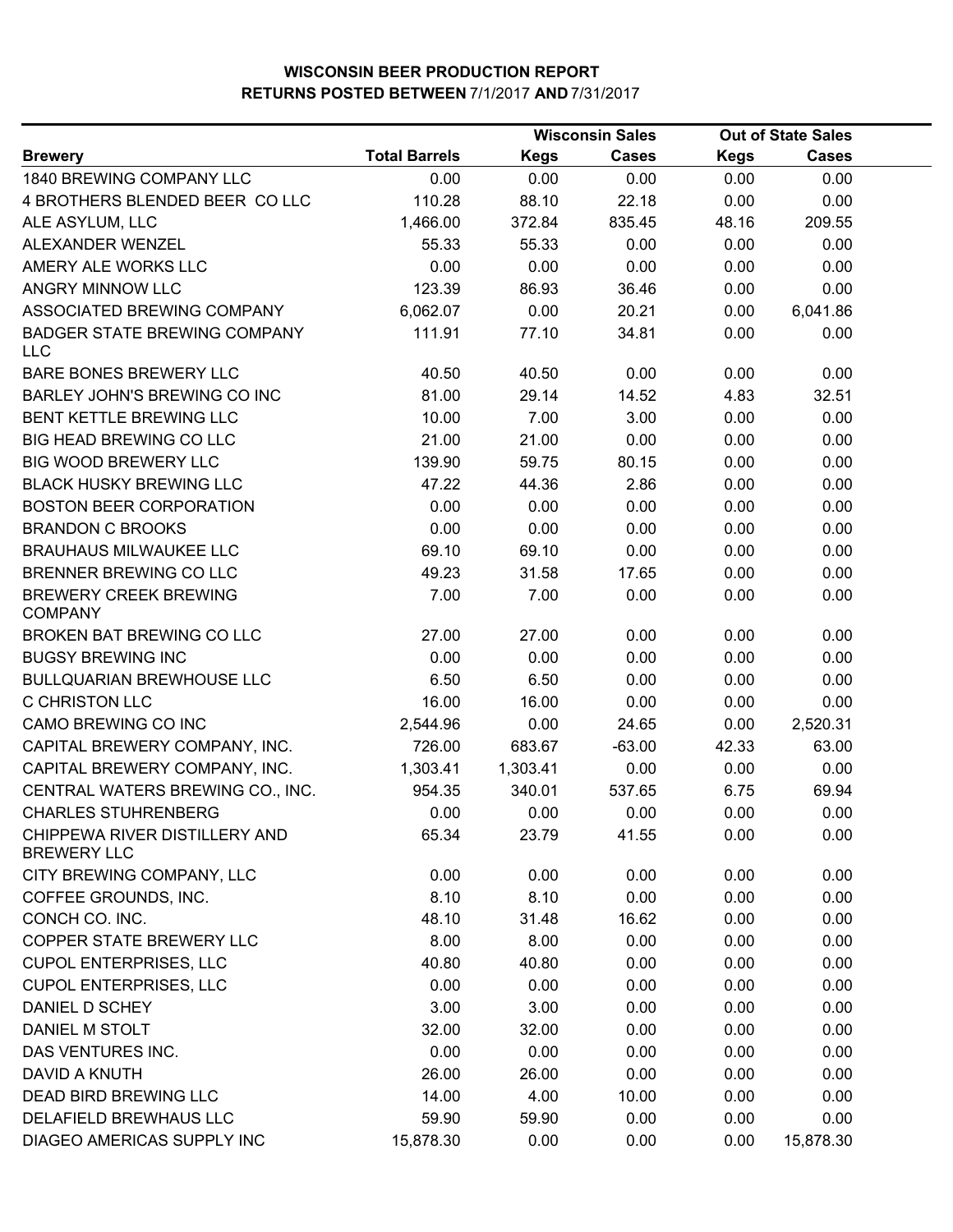|                                                  |                      |             | <b>Wisconsin Sales</b> |             | <b>Out of State Sales</b> |  |
|--------------------------------------------------|----------------------|-------------|------------------------|-------------|---------------------------|--|
| <b>Brewery</b>                                   | <b>Total Barrels</b> | <b>Kegs</b> | <b>Cases</b>           | <b>Kegs</b> | <b>Cases</b>              |  |
| <b>DISTRICT 14 CRAFT BREWING LLC</b>             | 0.00                 | 0.00        | 0.00                   | 0.00        | 0.00                      |  |
| DJ FEDDERLY MANAGEMENT<br><b>CONSULTANT LLC</b>  | 2.15                 | 2.15        | 0.00                   | 0.00        | 0.00                      |  |
| DOOR COUNTY BREWING CO LLC                       | 36.00                | 36.00       | 0.00                   | 0.00        | 0.00                      |  |
| DOOR COUNTY BREWING CO LLC                       | 565.00               | 565.00      | 0.00                   | 0.00        | 0.00                      |  |
| DRIFTLESS BREWING COMPANY LLC                    | 9.00                 | 9.00        | 0.00                   | 0.00        | 0.00                      |  |
| EAGLE TRACE BREWING COMPANY<br>LLC               | 52.00                | 52.00       | 0.00                   | 0.00        | 0.00                      |  |
| EAGLE TRACE BREWING COMPANY<br>LLC               | 4.17                 | 4.17        | 0.00                   | 0.00        | 0.00                      |  |
| <b>ESSER DISTRIBUTING CO INC</b>                 | 0.00                 | 0.00        | 0.00                   | 0.00        | 0.00                      |  |
| EVANS BREWING COMPANY INC                        | 454.02               | 0.00        | 0.00                   | 0.00        | 454.02                    |  |
| FK&P, LLC                                        | 0.00                 | 0.00        | 0.00                   | 0.00        | 0.00                      |  |
| FERMENTORIUM BEVERAGE<br><b>COMPANY LLC</b>      | 51.14                | 40.61       | 10.53                  | 0.00        | 0.00                      |  |
| FFATS BREWING COMPANY, LLC                       | 2.57                 | 2.57        | 0.00                   | 0.00        | 0.00                      |  |
| FIVE STAR BREWING CO INC.                        | 1,215.83             | 0.00        | 13.96                  | 0.00        | 1,201.87                  |  |
| FOX RIVER BREWING COMPANY II, LLC                | 175.74               | 175.74      | 0.00                   | 0.00        | 0.00                      |  |
| FOX RIVER BREWING COMPANY, LLC                   | 146.74               | 146.74      | 0.00                   | 0.00        | 0.00                      |  |
| FRANKENMUTH BREWING COMPANY                      | 0.00                 | 0.00        | 0.00                   | 0.00        | 0.00                      |  |
| <b>FRESAR INC</b>                                | 0.65                 | 0.65        | 0.00                   | 0.00        | 0.00                      |  |
| <b>FULTON LLC</b>                                | 68.74                | 19.00       | 49.74                  | 0.00        | 0.00                      |  |
| GD3 LLC                                          | 314.80               | 314.80      | 0.00                   | 0.00        | 0.00                      |  |
| GD4, LLC                                         | 75.00                | 75.00       | 0.00                   | 0.00        | 0.00                      |  |
| <b>GEORGE BREGAR</b>                             | 36.00                | 36.00       | 0.00                   | 0.00        | 0.00                      |  |
| GJS SALES, INC.                                  | 24.50                | 0.00        | 24.50                  | 0.00        | 0.00                      |  |
| <b>GOOD CITY BREWING LLC</b>                     | 256.57               | 137.34      | 119.23                 | 0.00        | 0.00                      |  |
| <b>GRANITE CITY RESTAURANT</b><br>OPERATIONS INC | 36.74                | 36.74       | 0.00                   | 0.00        | 0.00                      |  |
| <b>GRANT PAULY</b>                               | 907.88               | 269.77      | 493.62                 | 114.60      | 29.89                     |  |
| <b>GRAY BREWING CO.</b>                          | 251.92               | 116.83      | 109.69                 | 8.17        | 17.23                     |  |
| <b>GREEN BAY BREWING COMPANY</b>                 | 409.07               | 213.84      | 190.88                 | 0.00        | 4.35                      |  |
| <b>GREENVIEW BREWING LLC</b>                     | 14.93                | 6.88        | 8.05                   | 0.00        | 0.00                      |  |
| <b>GUY R LILJA</b>                               | 0.00                 | 0.00        | 0.00                   | 0.00        | 0.00                      |  |
| HANSON BREWING COMPANY LLC                       | 0.00                 | 0.00        | 0.00                   | 0.00        | 0.00                      |  |
| HILLSBORO BREWING COMPANY LLC                    | 27.50                | 27.50       | 0.00                   | 0.00        | 0.00                      |  |
| HOP HAUS BREWING COMPANY LLC                     | 21.00                | 21.00       | 0.00                   | 0.00        | 0.00                      |  |
| HOP HAUS BREWING COMPANY LLC                     | 182.00               | 182.00      | 0.00                   | 0.00        | 0.00                      |  |
| HORNELL BREWING CO INC                           | 5,364.19             | 0.00        | 0.14                   | 0.00        | 5,364.05                  |  |
| <b>HOUSE OF BREWS LLC</b>                        | 26.85                | 26.85       | 0.00                   | 0.00        | 0.00                      |  |
| <b>ISAAC SHOWAKI</b>                             | 90.61                | 70.69       | 19.92                  | 0.00        | 0.00                      |  |
| JACOB LEINENKUGEL BREWING CO.,<br><b>LLC</b>     | 25,962.74            | 1,506.50    | 6,179.46               | 3,631.34    | 14,645.44                 |  |
| <b>JEAN M LANE</b>                               | 22.41                | 22.41       | 0.00                   | 0.00        | 0.00                      |  |
| <b>JEREMY BEACH</b>                              | 0.00                 | 0.00        | 0.00                   | 0.00        | 0.00                      |  |
| <b>KARBEN4 BREWING LLC</b>                       | 1,045.34             | 467.60      | 577.74                 | 0.00        | 0.00                      |  |
| KATCHEVER & CO LLC                               | 381.07               | 171.34      | 209.73                 | 0.00        | 0.00                      |  |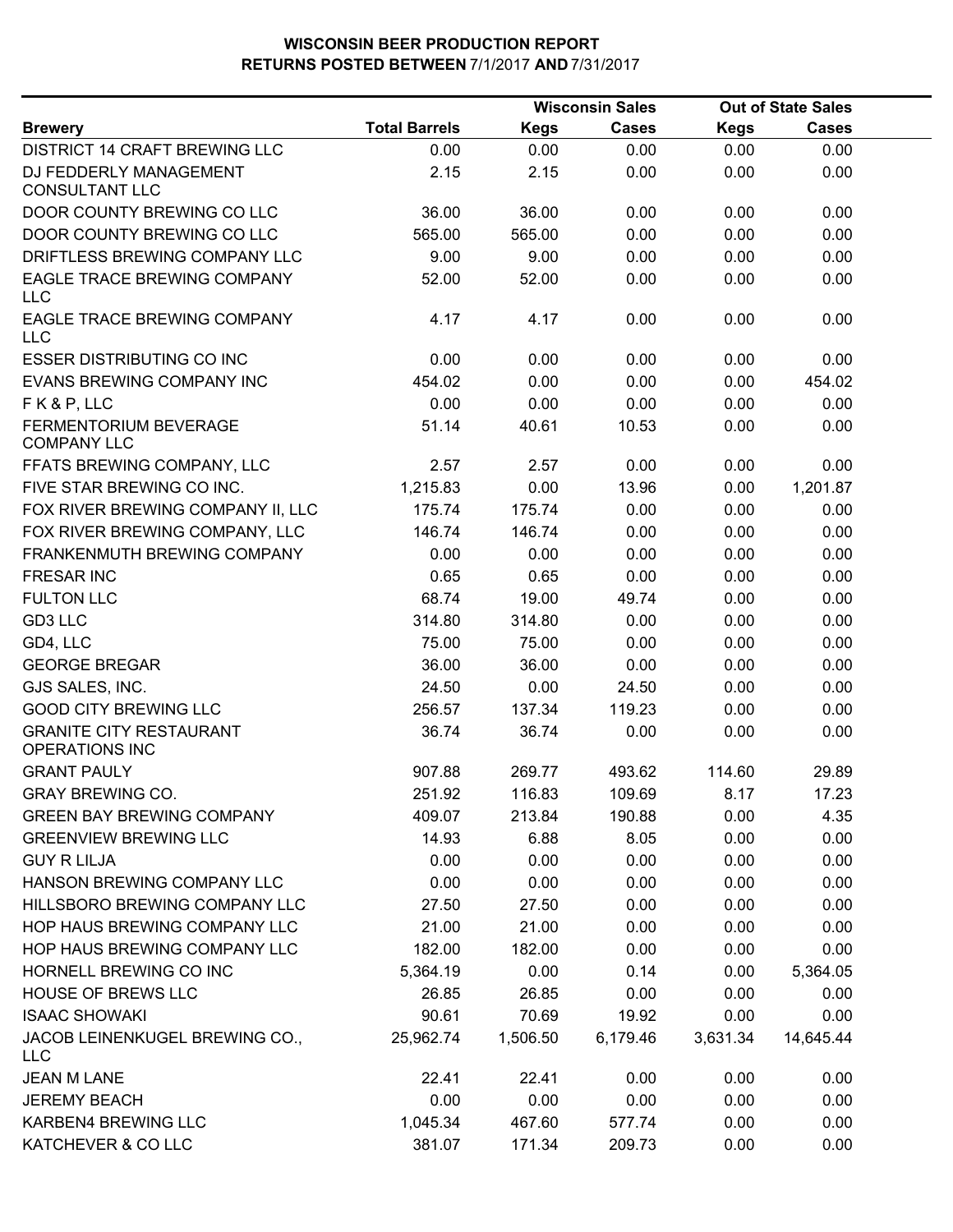|                                             |                      |             | <b>Wisconsin Sales</b> |             | <b>Out of State Sales</b> |  |  |
|---------------------------------------------|----------------------|-------------|------------------------|-------------|---------------------------|--|--|
| <b>Brewery</b>                              | <b>Total Barrels</b> | <b>Kegs</b> | <b>Cases</b>           | <b>Kegs</b> | <b>Cases</b>              |  |  |
| KELLERMEISTER BEVERAGES, LLC                | 28.04                | 28.04       | 0.00                   | 0.00        | 0.00                      |  |  |
| <b>KUL BREWING LLC</b>                      | 1,083.57             | 31.50       | 1,052.07               | 0.00        | 0.00                      |  |  |
| LACROSSE BREWING LLC                        | 1,439.62             | 12.00       | 554.13                 | 0.00        | 873.49                    |  |  |
| LAKEFRONT BREWERY, INC.                     | 4,320.56             | 1,485.24    | 2,038.57               | 142.50      | 654.25                    |  |  |
| LAKEFRONT BREWERY, INC.                     | 97.55                | 0.00        | 97.55                  | 0.00        | 0.00                      |  |  |
| LAKEWALK BREWERY AND CAFE<br><b>COMPANY</b> | 59.00                | 59.00       | 0.00                   | 0.00        | 0.00                      |  |  |
| LAZY MONK BREWING LLC                       | 65.75                | 38.15       | 27.60                  | 0.00        | 0.00                      |  |  |
| LEATHERHEAD BREWING COMPANY<br><b>LLC</b>   | 7.03                 | 7.03        | 0.00                   | 0.00        | 0.00                      |  |  |
| <b>LEE BURGESS</b>                          | 0.00                 | 0.00        | 0.00                   | 0.00        | 0.00                      |  |  |
| LEFFEL ROOTS, LLC                           | 0.00                 | 0.00        | 0.00                   | 0.00        | 0.00                      |  |  |
| <b>LEVI FUNK</b>                            | 12.53                | 12.53       | 0.00                   | 0.00        | 0.00                      |  |  |
| LHM BREW PUB, LLC                           | 17.77                | 17.77       | 0.00                   | 0.00        | 0.00                      |  |  |
| <b>LOST ISLAND WINE LLC</b>                 | 2.84                 | 2.84        | 0.00                   | 0.00        | 0.00                      |  |  |
| LUCETTE BREWING COMPANY LLC                 | 309.18               | 189.25      | 89.93                  | 30.00       | 0.00                      |  |  |
| LUCKYS 1313 BREW PUB INVESTOR<br><b>LLC</b> | 0.00                 | 0.00        | 0.00                   | 0.00        | 0.00                      |  |  |
| LUCKYS 1313 BREW PUB INVESTOR<br><b>LLC</b> | 0.00                 | 0.00        | 0.00                   | 0.00        | 0.00                      |  |  |
| LUCKYS 1313 BREW PUB INVESTOR<br><b>LLC</b> | 0.00                 | 0.00        | 0.00                   | 0.00        | 0.00                      |  |  |
| MARK ANTHONY BREWING INC                    | 84,488.67            | 0.00        | 4,007.93               | 0.00        | 80,480.74                 |  |  |
| <b>MARK RIGGLE</b>                          | 0.00                 | 0.00        | 0.00                   | 0.00        | 0.00                      |  |  |
| MATTHEW J GEARY                             | 33.05                | 29.57       | 3.48                   | 0.00        | 0.00                      |  |  |
| MILLER BREWING INTERNATIONAL,<br>INC.       | 0.00                 | 0.00        | 0.00                   | 0.00        | 0.00                      |  |  |
| MILLERCOORS LLC                             | 252.65               | 0.00        | 0.65                   | 252.00      | 0.00                      |  |  |
| MILLERCOORS LLC                             | 767,677.87           | 20,554.47   | 149,253.57             | 78,276.30   | 519,593.53                |  |  |
| MILLERCOORS LLC                             | 9,220.38             | 0.00        | 665.99                 | 0.00        | 8,554.39                  |  |  |
| MILWAUKEE BREWING COMPANY                   | 45.00                | 45.00       | 0.00                   | 0.00        | 0.00                      |  |  |
| MILWAUKEE BREWING COMPANY                   | 1,133.94             | 453.62      | 590.87                 | 28.00       | 61.45                     |  |  |
| MINOCQUA BREWING CO INC                     | 39.00                | 39.00       | 0.00                   | 0.00        | 0.00                      |  |  |
| <b>MISSION BREWERY INC</b>                  | 0.00                 | 0.00        | 0.00                   | 0.00        | 0.00                      |  |  |
| MOBCRAFT BEER INC                           | 212.39               | 89.68       | 113.37                 | 0.51        | 8.83                      |  |  |
| MODICUM BREWING LLC                         | 0.00                 | 0.00        | 0.00                   | 0.00        | 0.00                      |  |  |
| MOOSEJAW PIZZA & BREWING CO LLC             | 155.60               | 115.68      | 39.92                  | 0.00        | 0.00                      |  |  |
| MOUNTAIN CREST SRL LLC                      | 8,578.75             | 180.00      | 1,090.61               | 31.25       | 7,276.89                  |  |  |
| NATHAN R WARNKE                             | 9.15                 | 9.15        | 0.00                   | 0.00        | 0.00                      |  |  |
| NEW GLARUS BREWING COMPANY                  | 22,659.02            | 6,865.99    | 15,793.03              | 0.00        | 0.00                      |  |  |
| NEW GLARUS BREWING COMPANY                  | 820.48               | 92.00       | 728.48                 | 0.00        | 0.00                      |  |  |
| NEXT DOOR BREWING LLC                       | 11.83                | 11.83       | 0.00                   | 0.00        | 0.00                      |  |  |
| NEXT DOOR BREWING LLC                       | 220.31               | 97.50       | 122.81                 | 0.00        | 0.00                      |  |  |
| NICHOLAS CALAWAY                            | 279.57               | 93.70       | 185.87                 | 0.00        | 0.00                      |  |  |
| NOBLE ROOTS BREWING COMPANY,<br><b>LLC</b>  | 15.49                | 15.49       | 0.00                   | 0.00        | 0.00                      |  |  |
| NORTHWOODS BREWING CORP LLC                 | 94.50                | 94.50       | 0.00                   | 0.00        | 0.00                      |  |  |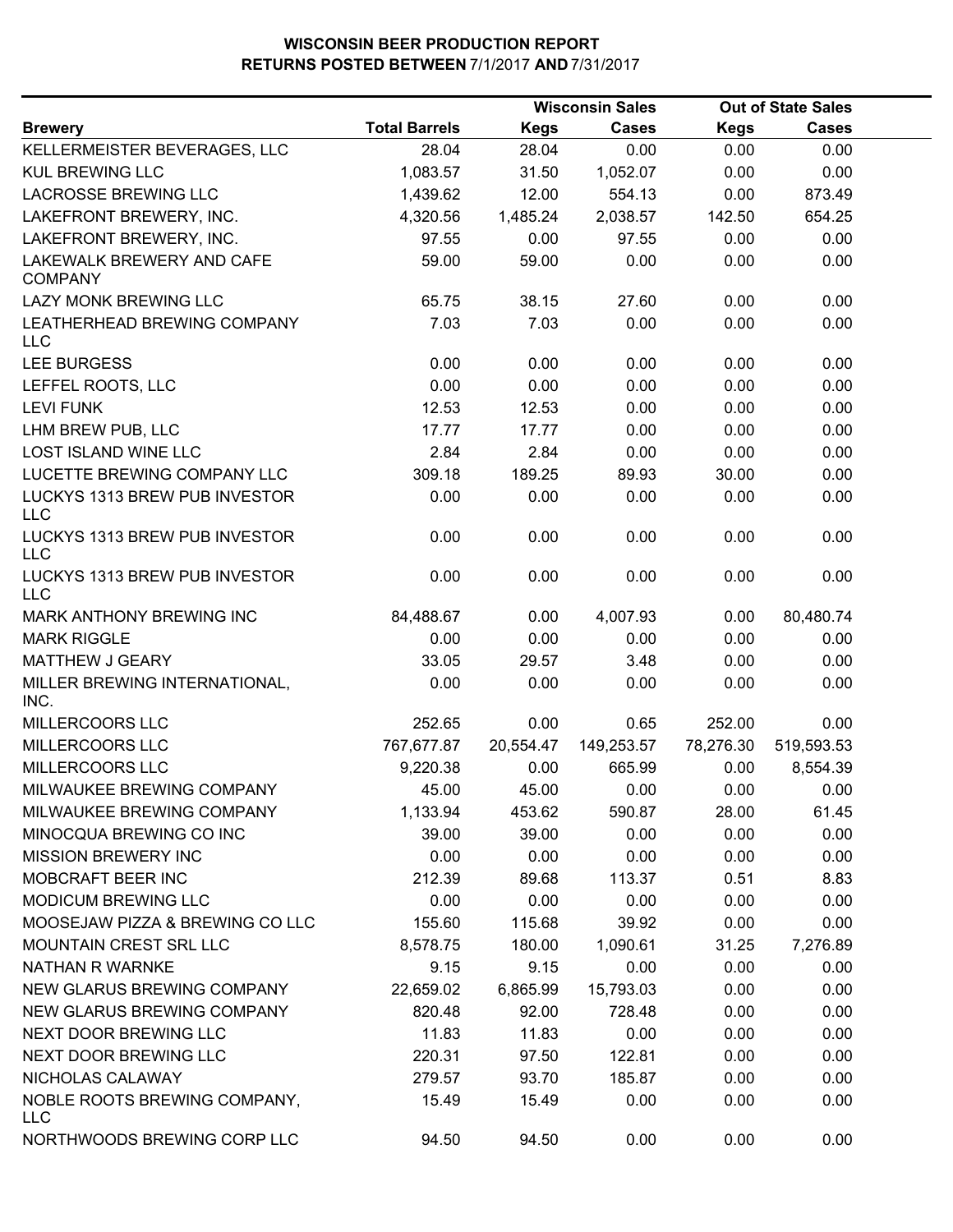|                                           |                      |             | <b>Wisconsin Sales</b> |             | <b>Out of State Sales</b> |  |
|-------------------------------------------|----------------------|-------------|------------------------|-------------|---------------------------|--|
| <b>Brewery</b>                            | <b>Total Barrels</b> | <b>Kegs</b> | <b>Cases</b>           | <b>Kegs</b> | Cases                     |  |
| OLD ABE BREWING LLC                       | 0.00                 | 0.00        | 0.00                   | 0.00        | 0.00                      |  |
| OLIPHANT BREWING LLC                      | 58.49                | 58.49       | 0.00                   | 0.00        | 0.00                      |  |
| O'SO BREWING COMPANY                      | 380.57               | 195.00      | 185.57                 | 0.00        | 0.00                      |  |
| PABST BREWING COMPANY LLC                 | 0.00                 | 0.00        | 0.00                   | 0.00        | 0.00                      |  |
| PABST BREWING COMPANY LLC                 | 31.00                | 31.00       | 0.00                   | 0.00        | 0.00                      |  |
| PANDORA BREWING INC                       | 0.00                 | 0.00        | 0.00                   | 0.00        | 0.00                      |  |
| PARCHED EAGLE BREWPUB LLC                 | 16.00                | 16.00       | 0.00                   | 0.00        | 0.00                      |  |
| PATRICK MC INTOSH                         | 39.34                | 24.50       | 13.48                  | 1.00        | 0.36                      |  |
| PETER H GENTRY                            | 19.33                | 19.33       | 0.00                   | 0.00        | 0.00                      |  |
| PETER H GENTRY                            | 320.20               | 320.20      | 0.00                   | 0.00        | 0.00                      |  |
| PETER H GENTRY                            | 10.00                | 10.00       | 0.00                   | 0.00        | 0.00                      |  |
| PETER PETERSON                            | 10.00                | 10.00       | 0.00                   | 0.00        | 0.00                      |  |
| PETSKULL BREWING COMPANY LLC              | 0.00                 | 0.00        | 0.00                   | 0.00        | 0.00                      |  |
| PHUSION PROJECTS LLC                      | 41,636.39            | 0.00        | 802.02                 | 0.00        | 40,834.37                 |  |
| PIGEON RIVER BREWING LLC                  | 27.33                | 19.73       | 7.60                   | 0.00        | 0.00                      |  |
| PITCHFORK BREWING LLC                     | 21.76                | 21.76       | 0.00                   | 0.00        | 0.00                      |  |
| PLYMOUTH BREWING COMPANY LLC              | 22.13                | 22.13       | 0.00                   | 0.00        | 0.00                      |  |
| PORT HURON BREWING COMPANY,<br><b>LLC</b> | 110.38               | 68.39       | 41.99                  | 0.00        | 0.00                      |  |
| POTOSI BREWING COMPANY                    | 2,405.87             | 672.15      | 1,296.02               | 101.80      | 335.90                    |  |
| POTOSI BREWING COMPANY                    | 85.00                | 85.00       | 0.00                   | 0.00        | 0.00                      |  |
| RAIL HOUSE PROPERTIES LLC                 | 20.00                | 20.00       | 0.00                   | 0.00        | 0.00                      |  |
| RAISED GRAIN BREWING COMPANY<br>LLC       | 79.86                | 74.30       | 5.56                   | 0.00        | 0.00                      |  |
| RANDOLPH OSKEY                            | 12.77                | 12.77       | 0.00                   | 0.00        | 0.00                      |  |
| RANDYS FUNHUNTERS BREWERY INC             | 18.00                | 18.00       | 0.00                   | 0.00        | 0.00                      |  |
| REGAL BRAU BREWING COMPANY LLC            | 4,916.46             | 0.00        | 158.94                 | 0.00        | 4,757.52                  |  |
| RHINELANDER BREWING CO LLC                | 7,200.04             | 11.00       | 242.23                 | 0.00        | 6,946.81                  |  |
| RICHARD JOSEPH                            | 0.00                 | 0.00        | 0.00                   | 0.00        | 0.00                      |  |
| <b>RICHARD R TUESCHER</b>                 | 0.00                 | 0.00        | 0.00                   | 0.00        | 0.00                      |  |
| ROBERT A LARSON                           | 322.76               | 157.16      | 109.52                 | 35.17       | 20.91                     |  |
| ROCK COUNTY BREWING COMPANY<br><b>LLC</b> | 11.12                | 11.12       | 0.00                   | 0.00        | 0.00                      |  |
| <b>ROGER MILLER</b>                       | 8.38                 | 8.38        | 0.00                   | 0.00        | 0.00                      |  |
| <b>ROSS M NELSON</b>                      | 0.66                 | 0.66        | 0.00                   | 0.00        | 0.00                      |  |
| ROWLAND'S CALUMET BREWING CO.,<br>INC.    | 7.00                 | 7.00        | 0.00                   | 0.00        | 0.00                      |  |
| ROWLAND'S CALUMET BREWING CO.,<br>INC.    | 17.00                | 17.00       | 0.00                   | 0.00        | 0.00                      |  |
| <b>RUSH RIVER BREWING LLC</b>             | 193.99               | 59.45       | 45.50                  | 43.84       | 45.20                     |  |
| <b>RUSTIC VENTURES LLC</b>                | 13.63                | 13.63       | 0.00                   | 0.00        | 0.00                      |  |
| <b>RUSTIC VENTURES LLC</b>                | 0.00                 | 0.00        | 0.00                   | 0.00        | 0.00                      |  |
| SAINT CROIX BEVERAGES LLC                 | 0.00                 | 0.00        | 0.00                   | 0.00        | 0.00                      |  |
| SAND CREEK BREWING CO LLC                 | 1,004.98             | 315.13      | 417.49                 | 39.69       | 232.67                    |  |
| SAWMILL BREWING CO INC                    | 31.25                | 31.25       | 0.00                   | 0.00        | 0.00                      |  |
| SAWMILL LOGGER ENTERPRISES LLC            | 2.00                 | 2.00        | 0.00                   | 0.00        | 0.00                      |  |
| SILVER CREEK BREWING COMPANY              | 24.50                | 24.50       | 0.00                   | 0.00        | 0.00                      |  |
|                                           |                      |             |                        |             |                           |  |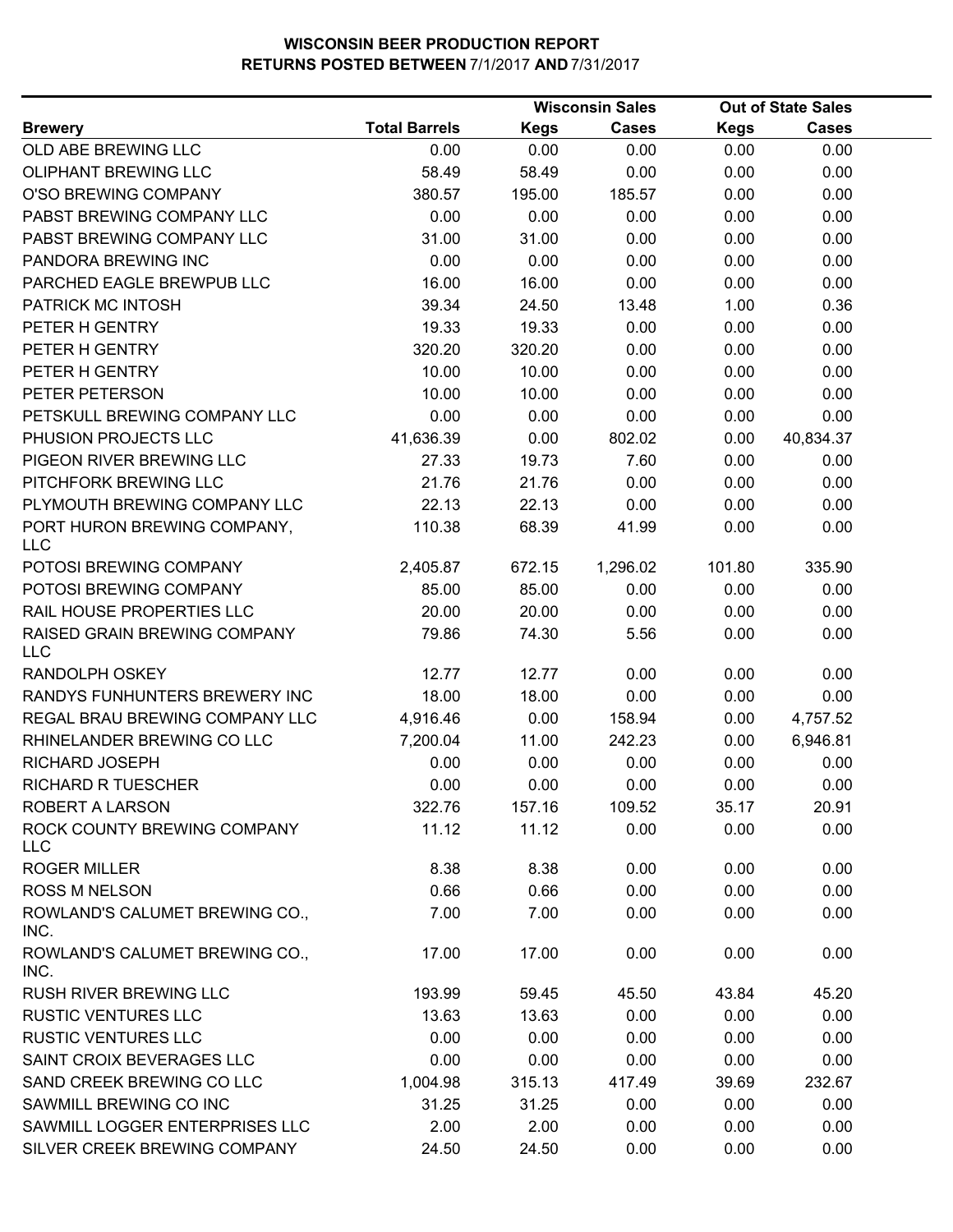|                                                        |                      | <b>Wisconsin Sales</b> |              | <b>Out of State Sales</b> |              |  |  |
|--------------------------------------------------------|----------------------|------------------------|--------------|---------------------------|--------------|--|--|
| <b>Brewery</b>                                         | <b>Total Barrels</b> | <b>Kegs</b>            | <b>Cases</b> | <b>Kegs</b>               | <b>Cases</b> |  |  |
| SLEEMAN BREWING COMPANY USA<br><b>INC</b>              | 18,051.49            | 3,869.28               | 6,129.88     | 3,398.75                  | 4,653.58     |  |  |
| SOUTH SHORE BREWERY, INC.                              | 18.76                | 18.76                  | 0.00         | 0.00                      | 0.00         |  |  |
| SOUTH SHORE BREWERY, INC.                              | 160.67               | 80.43                  | 70.88        | 4.50                      | 4.86         |  |  |
| <b>SPB LLC</b>                                         | 5,259.99             | 596.99                 | 1,580.28     | 130.16                    | 2,952.56     |  |  |
| SPRECHER BREWING COMPANY, INC.                         | 1,386.84             | 855.79                 | 496.59       | 14.50                     | 19.96        |  |  |
| STARBOARD BREWING COMPANY LLC                          | 13.00                | 13.00                  | 0.00         | 0.00                      | 0.00         |  |  |
| STEELHEAD ALEWORKS LLC                                 | 0.00                 | 0.00                   | 0.00         | 0.00                      | 0.00         |  |  |
| STILLMANK BREWING COMPANY                              | 142.91               | 68.10                  | 74.81        | 0.00                      | 0.00         |  |  |
| STONE CELLAR BREWPUB, INC.                             | 313.45               | 313.45                 | 0.00         | 0.00                      | 0.00         |  |  |
| <b>SUGAR CREEK ACQUISITION LLC</b>                     | 0.00                 | 0.00                   | 0.00         | 0.00                      | 0.00         |  |  |
| SWINGING BRIDGE BREWING<br><b>COMPANY</b>              | 34.25                | 34.25                  | 0.00         | 0.00                      | 0.00         |  |  |
| SWITCHGEAR BREWING COMPANY<br><b>LLC</b>               | 13.40                | 13.40                  | 0.00         | 0.00                      | 0.00         |  |  |
| TAILGATE BEER LLC                                      | 0.00                 | 0.00                   | 0.00         | 0.00                      | 0.00         |  |  |
| THE BENJAMIN BEER COMPANY INC                          | 18.00                | 18.00                  | 0.00         | 0.00                      | 0.00         |  |  |
| THE BRONX BREWERY, LLC                                 | 0.00                 | 0.00                   | 0.00         | 0.00                      | 0.00         |  |  |
| THE EAU CLAIRE BREWING PROJECT<br><b>LLC</b>           | 183.47               | 65.25                  | 118.22       | 0.00                      | 0.00         |  |  |
| THE ENLIGHTENED IMBIBER LLC                            | 17.33                | 17.33                  | 0.00         | 0.00                      | 0.00         |  |  |
| THE EXPLORIUM BREWPUB LLC                              | 65.96                | 65.96                  | 0.00         | 0.00                      | 0.00         |  |  |
| THE GD 2 LLC                                           | 73.71                | 73.71                  | 0.00         | 0.00                      | 0.00         |  |  |
| THE GREAT DANE PUB AND BREWING<br>COMPANY, INC.        | 140.29               | 140.29                 | 0.00         | 0.00                      | 0.00         |  |  |
| THE HOPEWELL BREWING COMPANY<br><b>LLC</b>             | 29.61                | 29.61                  | $-29.61$     | 0.00                      | 29.61        |  |  |
| THE LONE GIRL BREWING COMPANY -<br><b>WAUNAKEE LLC</b> | 73.00                | 73.00                  | 0.00         | 0.00                      | 0.00         |  |  |
| THE MCKENZIE RIVER CORPORATION                         | 0.00                 | 0.00                   | 0.00         | 0.00                      | 0.00         |  |  |
| THE SAINT LOUIS BREWERY LLC                            | 0.00                 | 0.00                   | 0.00         | 0.00                      | 0.00         |  |  |
| THIRD SPACE BREWING LLC                                | 229.59               | 145.30                 | 84.29        | 0.00                      | 0.00         |  |  |
| THUMB KNUCKLE BREWING COMPANY                          | 21.00                | 21.00                  | 0.00         | 0.00                      | 0.00         |  |  |
| TITLETOWN BREWING CO LLC                               | 328.98               | 175.60                 | 153.38       | 0.00                      | 0.00         |  |  |
| <b>TOM PORTER</b>                                      | 460.00               | 460.00                 | 0.00         | 0.00                      | 0.00         |  |  |
| <b>TOPPLING GOLIATH INC</b>                            | 173.17               | 0.00                   | 0.00         | 173.17                    | 0.00         |  |  |
| TRIBUTE BREWING COMPANY LLC                            | 73.86                | 44.56                  | 29.30        | 0.00                      | 0.00         |  |  |
| TURTLE STACK BREWERY, LLC                              | 30.33                | 30.33                  | 0.00         | 0.00                      | 0.00         |  |  |
| TWIN BEAGLES BREWING COMPANY<br><b>LLC</b>             | 11.10                | 11.10                  | 0.00         | 0.00                      | 0.00         |  |  |
| UNITED BRANDS COMPANY INC                              | 108.75               | 0.00                   | 108.75       | 0.00                      | 0.00         |  |  |
| UNIVERSAL SALES INC                                    | 2,456.60             | 10.00                  | 79.56        | 0.00                      | 2,367.04     |  |  |
| URBAN HARVEST BREWING COMPANY<br><b>LLC</b>            | 12.75                | 12.75                  | 0.00         | 0.00                      | 0.00         |  |  |
| <b>VIKING BREWING</b>                                  | 20.24                | 9.74                   | 10.50        | 0.00                      | 0.00         |  |  |
| VINTAGE II, INC.                                       | 178.00               | 178.00                 | 0.00         | 0.00                      | 0.00         |  |  |
| <b>VINTAGE LLC</b>                                     | 0.00                 | 0.00                   | 0.00         | 0.00                      | 0.00         |  |  |
| WALNUT BREWERY, INC.                                   | 109.10               | 109.10                 | 0.00         | 0.00                      | 0.00         |  |  |